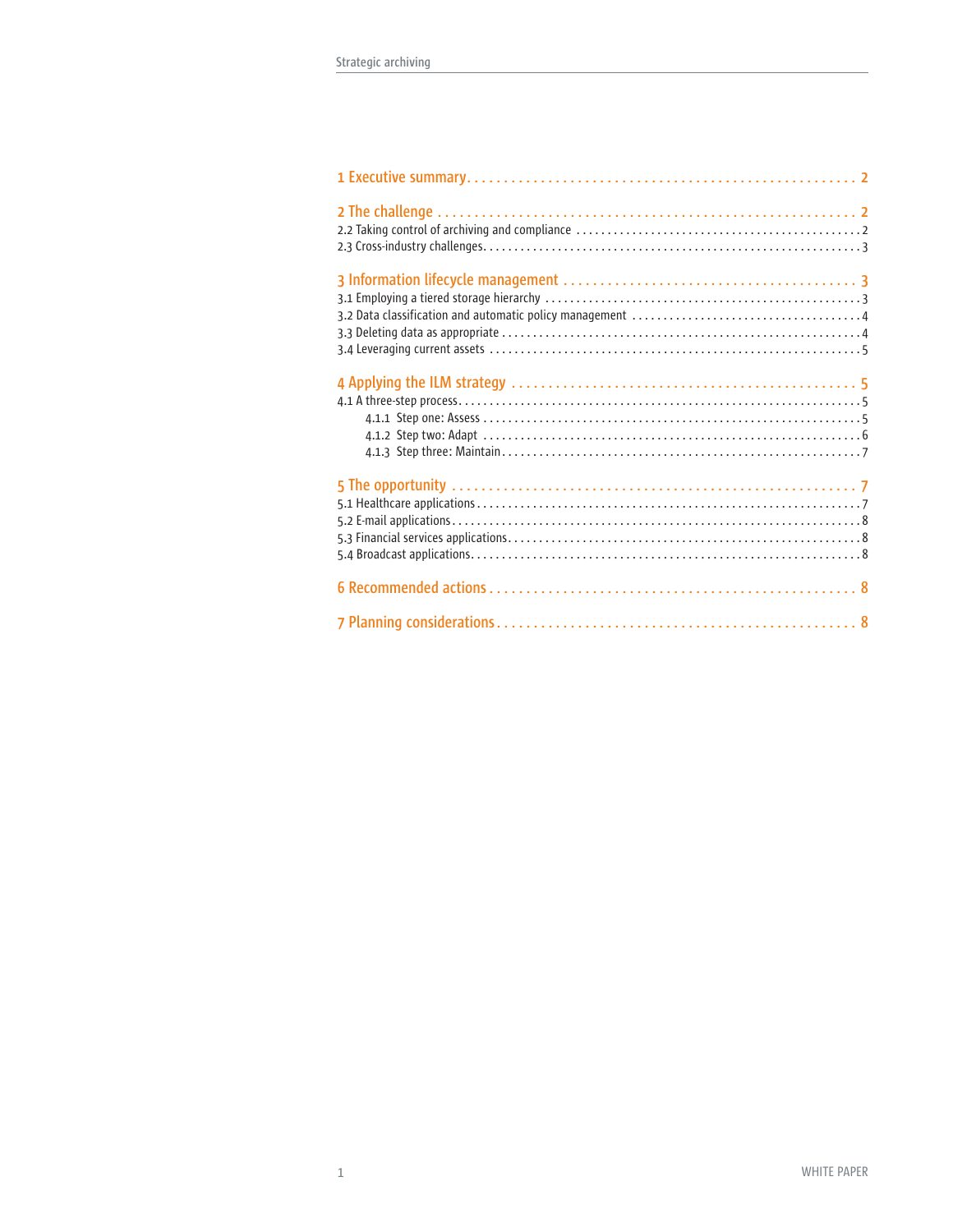## **1 Executive summary**

- .. With evolving uses of data and changing regulations, archiving is no longer just a back-end process. It is now also a front-end process focused on data accessibility.
- .. A total systems approach to archiving can help an organization optimize the use of existing assets and storage tiers to archive data in a manner that increases efficiency and compliance.
- .. While specific application requirements vary, a common approach to archiving can be implemented today in a three-step process: assess information assets, adapt the infrastructure, maintain balance over time.
- .. The application of more strategic approaches to archiving has helped organizations regain lost productivity, increase compliance with data retention requirements and enhance access to archived information.

#### **2 The challenge**

## **2.1 Taking control of archiving and compliance**

Historically, archiving has too often been treated as an afterthought. Archiving is misconstrued as what happens to data when people are done using it but not ready to throw it out. Cast into this role, archiving has stood in the shadows of higher-profile storage activities, such as those focused on increasing the availability of primary data stores and ensuring business continuity. But today this is rapidly changing. The twin challenges of fast data growth and increasing regulatory retention requirements are forcing enterprises to take a close look at their data retention policies and archiving tactics.

No longer is archiving simply a back-end process that involves finding an inexpensive place to leave data for a long time. It is now also a front-end process focused on making archived data readily accessible to those who need it  $-$  whether it's a compliance officer responding to an inquiry from a regulator, a surgeon who needs immediate access to a five-year-old cardiac imaging study or a broadcast producer who wants to repurpose an aging news clip.

Across a wide range of industries, organizations are seeking advanced archiving solutions that enable them to cost-effectively retain and retrieve large volumes of data as required to achieve business goals. In certain industries, those goals include compliance with new regulatory requirements from external agencies and new legal guidelines from internal management. In a study by the IDC research firm, 51 percent of surveyed companies indicated that compliance issues have strong or moderately strong influence on their data protection and archiving strategies.<sup>1</sup>

Heavily regulated industries, such as healthcare and financial services, face stringent requirements for data retention. In the United States, these regulations include the Health Insurance Portability and Accountability Act (HIPAA), regulating patient medical data, and the, Securities and Exchange Commission regulations (17CFR240.17a-4) regulating business and financial record keeping.

Other industries, including broadcast and video surveillance, need to find ways to economically archive ever-growing numbers of large digital data files. And virtually all enterprises wrestle with massive amounts of e-mail generated in the course of day-to-day business. In general, electronic business information, even information created in rank-and-file client systems, can no longer be considered unofficial or disposable. Enterprises everywhere are challenged with the need to retain more of their information for longer periods and to keep that information readily accessible to users.

*1 IDC study, October 2003, 235 respondents.*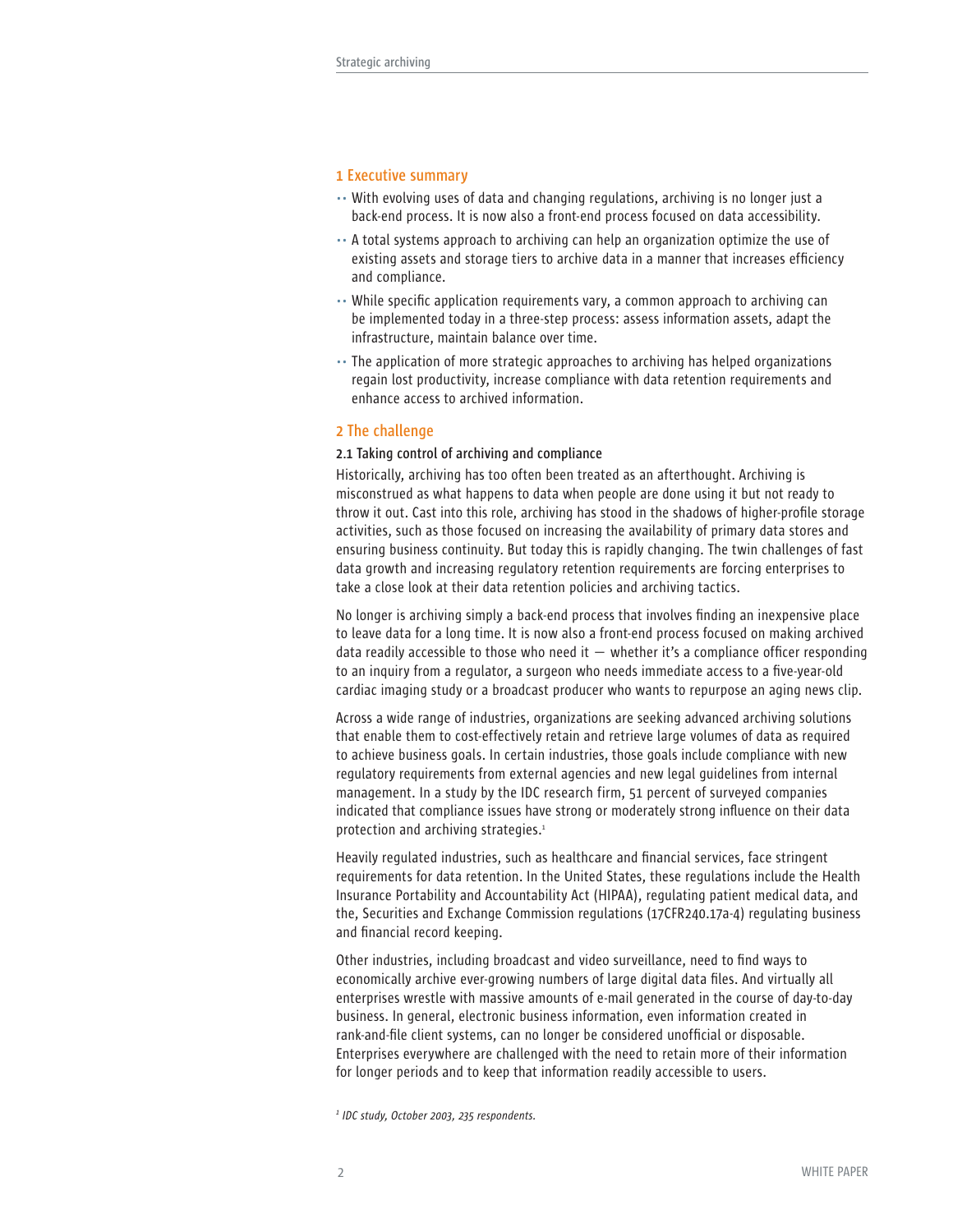E-mail, in particular, is a formidable challenge from both a management and a legal point of view. For example, a recent study of corporate e-mail users showed that e-mail volume per user is growing by 20 percent annually, while the number of corporate mailboxes is growing by 16 percent per year.<sup>2</sup>

## **2.2 Cross-industry challenges**

While specific data retention requirements and applications vary by industry and country, the underlying management and infrastructure issues tend to cut across industry lines. Businesses everywhere are dealing with a common set of archiving issues. Among them:

- .. Archiving costs are increasing.
- .. Data volumes are growing faster than IT budgets.
- .. Historical data is consuming expensive primary storage.
- .. Legal liability for inappropriately retained or deleted data is growing.
- .. Older data is trapped in obsolete platforms.
- .. Retention and deletion policies are not consistently employed.
- .. Some data retention policies require management capabilities that are not in place.

These are among the challenges that can be addressed by applying the principles of information lifecycle management to an archiving environment. This holistic approach to information management provides a framework for more strategic archiving.

## **3 Information lifecycle management**

## **3.1 Employing a tiered storage hierarchy**

Information lifecycle management is based on the idea of storing and managing data according to its value and purpose. It recognizes the inherent differences in the value and use of data sets. It makes use of tiers of storage to match archiving options with the appropriate cost, security, performance and accessibility requirements for particular data sets. Information lifecycle management takes a total systems approach that considers the full range of storage options — from disk to tape to optical.

This holistic approach avoids the use of a single technology to archive diverse types of data. The efficiency in information lifecycle management lies in the ability to use different tiers of storage to meet the individual requirements of a particular data set. The use of a tiered archive methodology helps an organization lower the total cost per terabyte of archived data while complying with information retention and protection regulations. Lower-cost storage tiers help hold the line on storage costs. Higher-performance storage tiers provide faster access to archived data that might suddenly become extremely important to the business.

By applying information lifecycle management, organizations can improve the efficiency and scalability of their data archives to meet changing compliance and business requirements. This more strategic approach to archiving enables new data-intensive business opportunities and helps minimize regulatory liability.

*2 Radacati study, E-mail Archiving Market Needs, May 2003.*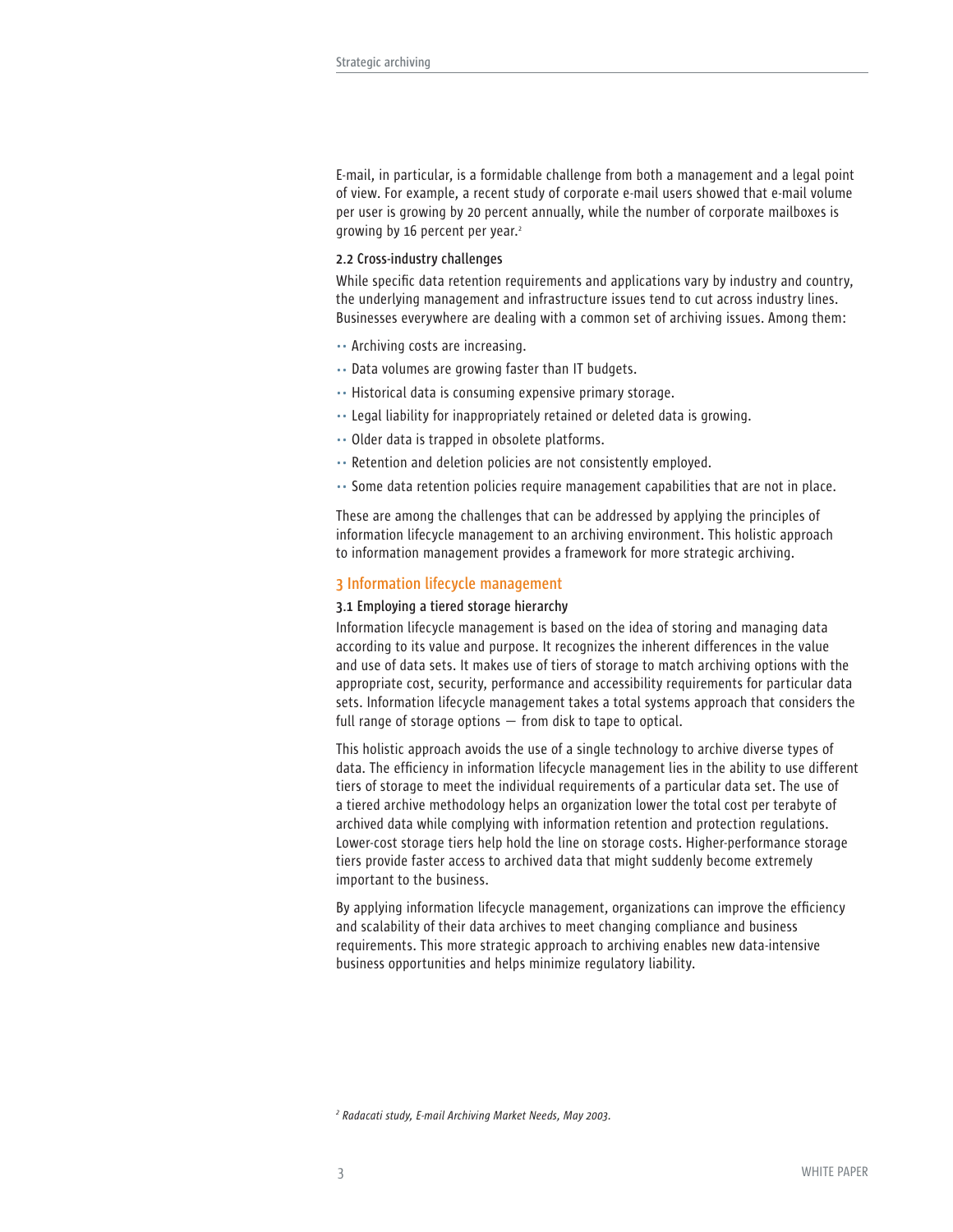#### **3.2 Data classification and automatic policy management**

Regulatory requirements are increasingly driving different needs for different data types. Under SEC regulation 17a-4, broker dealers must save stock sales information for not less than six years, yet they must maintain customer account information for not less than six years after the closing of any customers account<sup>3</sup>. Data archiving needs vary by the type of information being retained and the applicable compliance regulations.

Data classification is one means of providing support for these varying requirements. Classifying data and automating policy management can maintain data for the required periods and not a moment longer (if desired). IT administrators can set rules for retention based on standard data classification schema so data automatically goes into the proper retention framework.

Retention is not the only requirement driven for regulatory structures. For example:

- .. Security of patient data is critical to healthcare providers under HIPAA regulations. Patient data must be securely handled. Dissemination to unauthorized parties is strictly forbidden under HIPAA. This may require the electronic transmission of such data to be encrypted. Data classification and automated policy management may play a crucial role here in establishing a secure environment for patient data whenever it is transmitted within the corporate infrastructure.
- .. In some government environments, secure deletion is a requirement. This involves a government approved process of "multiple overwrites" of secured data to insure no unauthorized access to deleted data is possible.
- .. Some regulations require the ability to audit data activity to insure compliance. Archiving systems may have to be able to produce a record of every data transaction that could affect the data.

In countries other than the United States, the regulatory landscape is similar. Companies must be ready to account for any applicable regulations wherever their business takes them. Data classification and automated policy management can ease the burden of managing multiple regulatory requirements.

#### **3.3 Deleting data as appropriate**

While meeting data retention and availability requirements, organizations must also maintain appropriate policies for the deletion of data. Without policies for eliminating data that has reached the end of its lifecycle, an organization and its IT resources could eventually be overwhelmed by useless data.

Yet for many companies, data retention policies are rarely used. Where such policies do exist, archiving and data management systems are often inadequate or simply not in place. As a result, archived data may simply pile up year after year, driving up an organization's cost of storage.

Every organization should have clear-cut policies on the retention and deletion of all categories of stored information. Giga Research advises that every application should apply a lifecycle policy to every data element that supports critical business decisions.4

*<sup>3</sup> "Positioning Storage to Support Information Life-Cycle Management in a Regulated World." Bob Zimmerman. Giga Research. December 19, 2003.*

*<sup>4</sup> "Positioning Storage to Support Information Life-Cycle Management in a Regulated World." Bob Zimmerman. Giga Research. December 19, 2003.*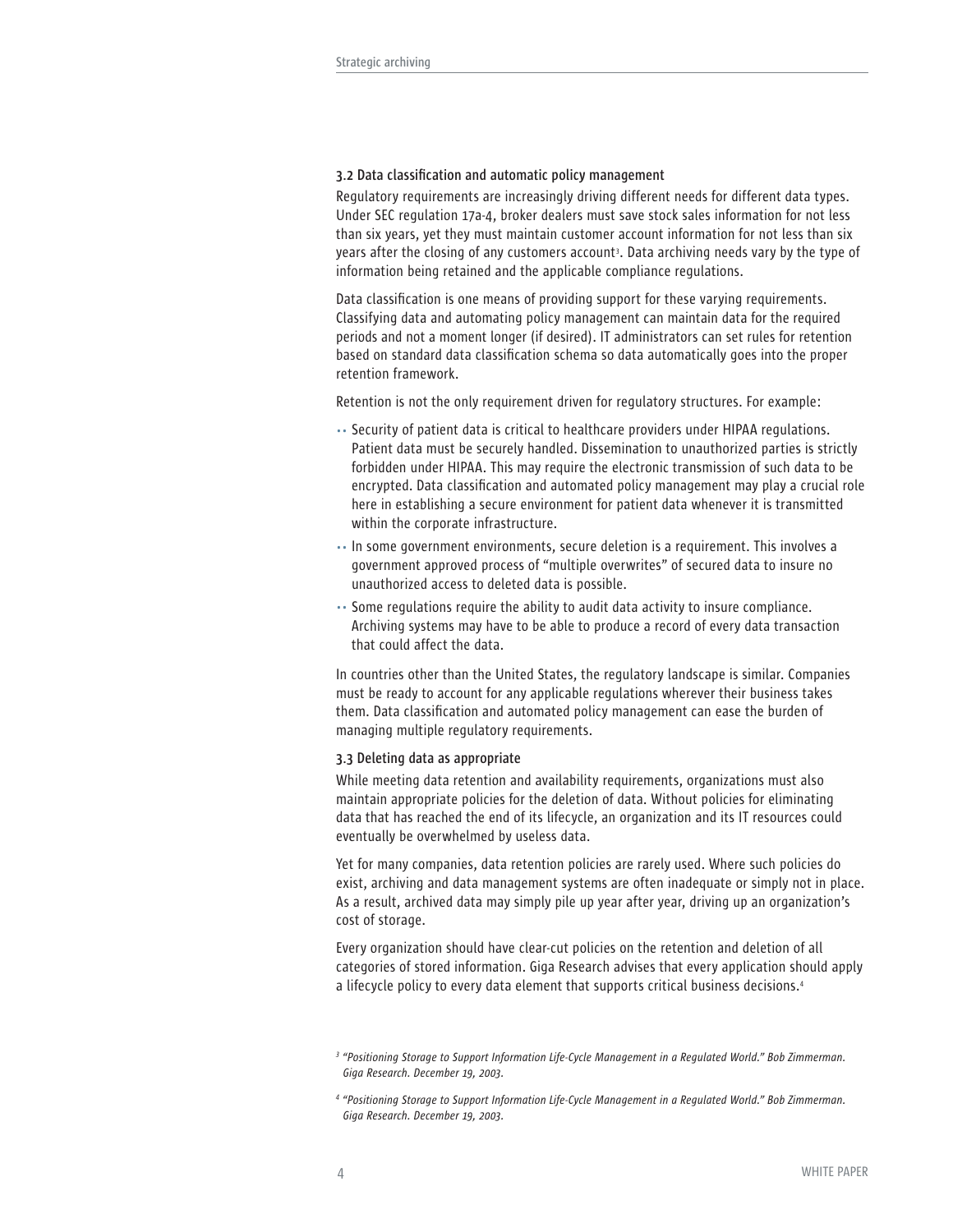Information lifecycle management isn't just about data preservation; it is also about data deletion. Under this more strategic approach to archiving, data should not be allowed to simply pile up indiscriminately on disk, tape or any other storage option.

#### **3.4 Leveraging current assets**

A thoughtful approach to information lifecycle management does not hinge on the availability of new technologies, nor does it require the purchase of costly hardware or software solutions. Instead, ILM focuses on making more efficient and complete use of existing storage assets.

This might mean automating the process of migrating older data from primary disk to automated tape systems. This can free up valuable primary disk space while making use of underutilized tape assets.

Many organizations have a great deal of unused storage capacity in tape libraries that are attached to mainframe systems. With the addition of Fibre Channel tape drives, this storage asset could be made available for Open Systems archiving. Similarly, the consolidation of data center assets can produce archiving economies driven by the use of fewer, better-utilized storage resources.

These are just a few examples of how an organization might implement an information lifecycle management strategy without making major investments in hardware and software. With ILM, an organization can build on its existing archiving infrastructure without starting over.

## **4 Applying the ILM strategy**

#### **4.1 A three-step process**

A total systems approach to information lifecycle management can be put to work today across a wide spectrum of applications to improve archiving productivity and compliance. This strategic approach to archiving can be applied in a three-step process:

- .. Assess information assets and uses.
- .. Adapt the storage infrastructure to store information according to its changing purpose and value.
- .. Maintain the data balance with integrated information management tools.

#### *4.1.1 Step one: Assess*

Improving archiving for compliance begins with an assessment of access requirements and retention regulations for different data types and ages. Data should be stored to match these varying requirements and maintained with automated management and migration tools.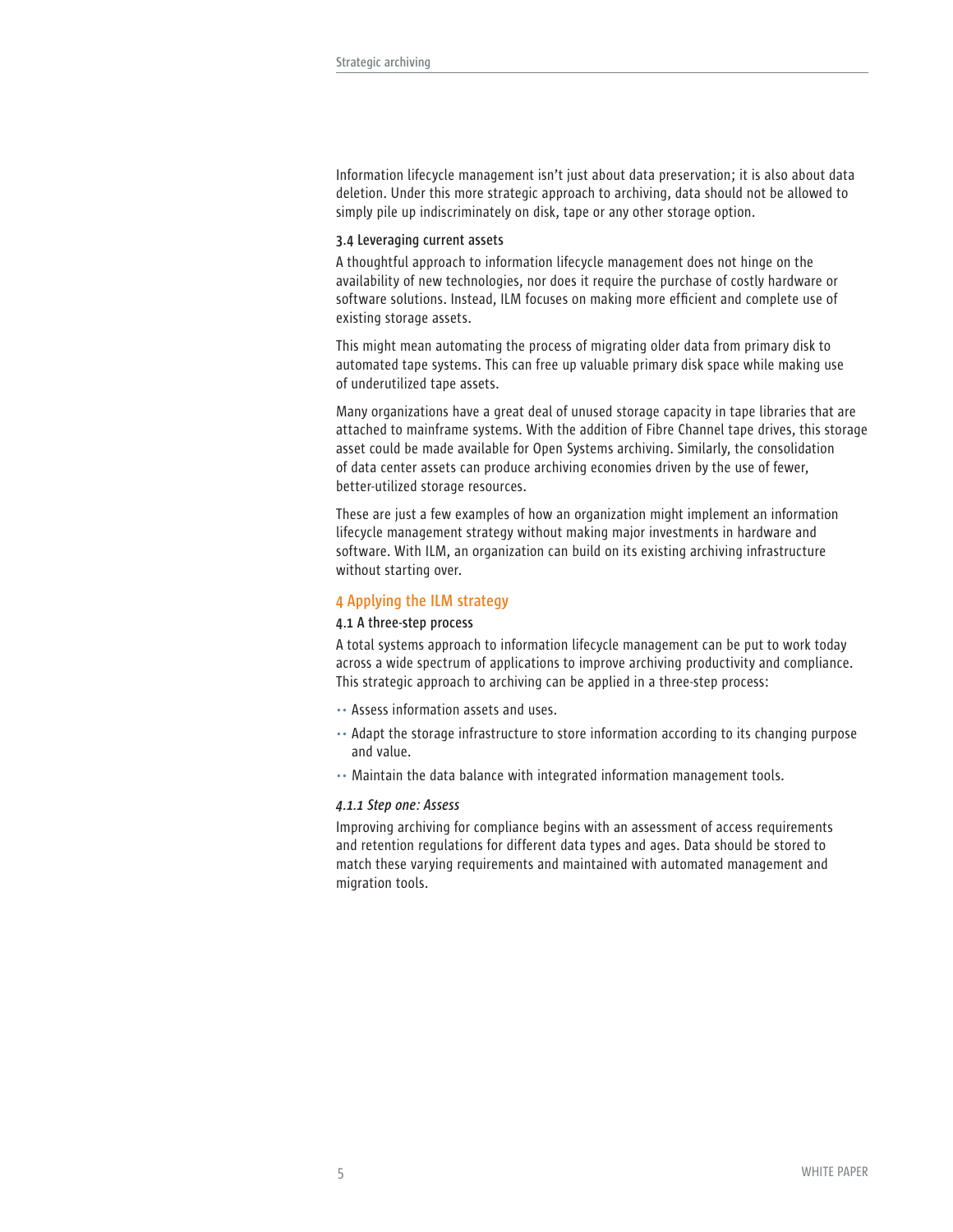This first step in the assessment process strives to identify the current state of the environment. Questions addressed here include:

|  | Matching data retention requirements with archiving options |  |  |
|--|-------------------------------------------------------------|--|--|
|  |                                                             |  |  |

|                                        | Higher cost  |                   | Lower cost                       |
|----------------------------------------|--------------|-------------------|----------------------------------|
| Higher value,<br>higher recall ability | Primary disk |                   |                                  |
|                                        |              | S-ATA disk        |                                  |
| Lower value, lower<br>recall ability   |              | WORM disk storage |                                  |
|                                        |              |                   | WORM tape and<br>optical storage |

- .. What is the issue? What parts of the business have the potential for greatest impact or risk?
- .. What regulations apply to these businesses?
- .. What is the risk associated with noncompliance?
- .. Is more frequently accessed data stored on higher-performing systems or media?
- .. Is rarely accessed data placed on the most cost-efficient media?

The likelihood that data will need to be recalled is a key consideration in archiving policy decisions. In general, the less likely that data will need to be recalled, the stronger the argument for moving it to a long-term archiving system. Giga Research advises that if more than 1 percent of files stored in long-term archives are recalled, chances are that data is being archived too soon.<sup>5</sup>

With a total systems approach to archiving systems, data is retained based on its likelihood of recall, using a tiered archive methodology. This approach strives to lower the total cost per terabyte of archived data — while complying with information retention and protection regulations for its recall ability.

A scheme for matching data with appropriate archiving options might take the form of the following table.

Ultimately, the assessment process should yield the information necessary to design a more strategic archiving solution. The design process should result in these deliverables:

- .. A strategy for dealing with the issue.
- .. Options for many levels of archiving.
- .. Options for many levels of compliance readiness.
- .. The key components of people, process and technology to deploy the solution.

## *4.1.2 Step two: Adapt*

The following step in the ILM implementation process involves targeted actions to adapt the archiving infrastructure to address identified issues. Actions here include:

- .. Deploy technologies to build or help reinforce archive and compliance.
- .. Document processes to maintain proper archive and compliance.
- *5 "Positioning Storage to Support Information Life-Cycle Management in a Regulated World." Bob Zimmerman. Giga Research. December 19, 2003.*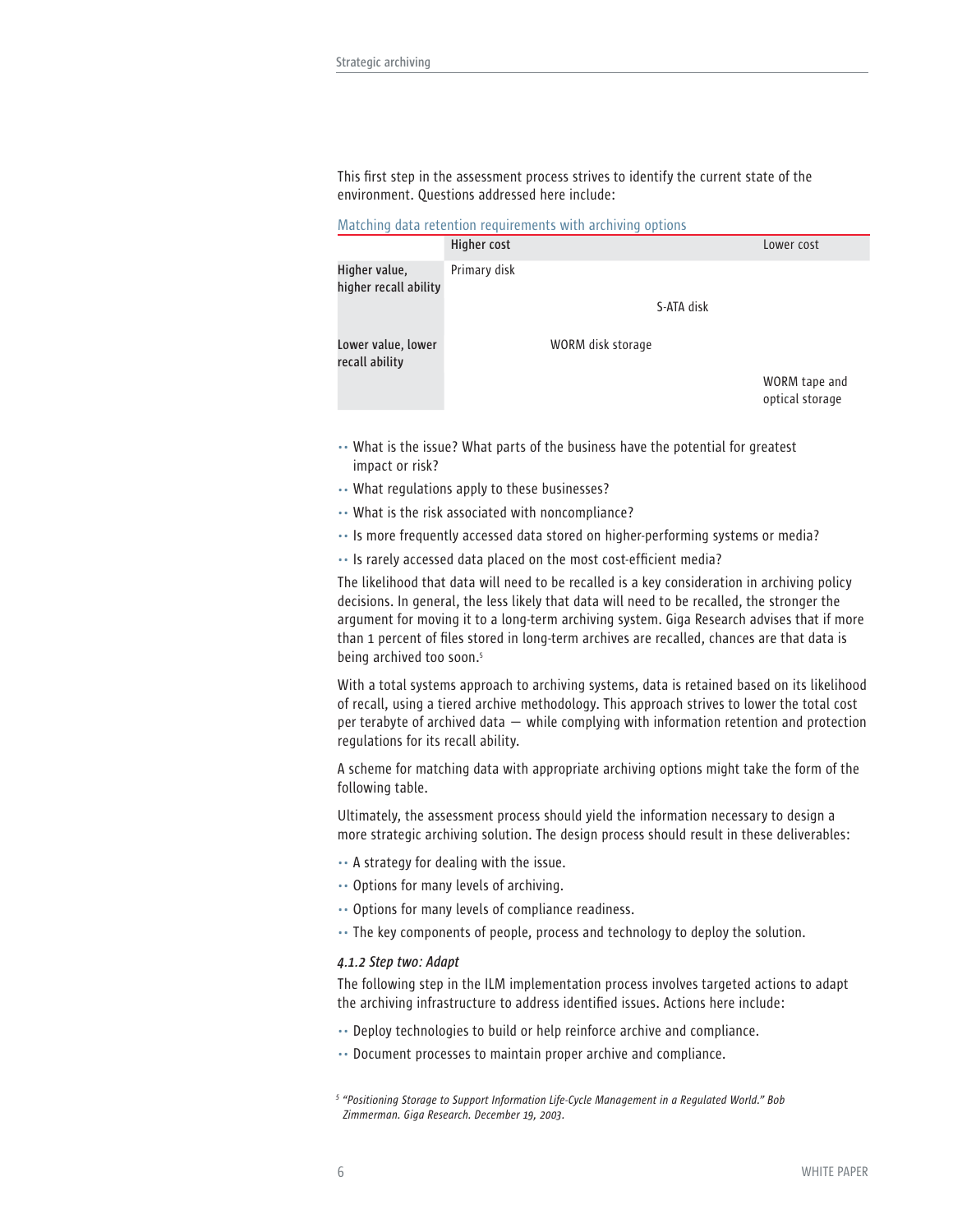The solution deployed in this phase should improve archiving efficiency and compliance with both external regulations and internal policies. There is no such thing as a dead-end archive. All archived information should be able to be recalled to meet compliance and business needs. Compliant systems should meet requirements for information integrity, accessibility and retention periods.

Automation is key here. Data should be stored and maintained to match varying requirements with automated management and migration tools. With a total system approach to archiving, archiving capacity can grow with much less cost because only a fraction of the archived data need be stored on higher-cost disk.

#### *4.1.3 Step three: Maintain*

The third step in the process of implementing information lifecycle management focuses on maintaining the data balance. Actions in this ongoing process include:

- .. Perform regular audits to monitor archiving and compliance standards.
- .. Promote customer satisfaction by working to meet service level agreements.

The work here uses integrated information management tools to automate the adjustments to the storage infrastructure. The goal is to keep data performance, protection and retention systems in line with data's changing role. Storage resource management tools and well-defined change management processes can keep the information infrastructure optimized through normal business change.

Maintaining the balance also includes ongoing examination of the classifications used to match data sets with the ideal archiving options. What percent of data is currently classified as critical? Has the data of certain users risen in importance to the business? Do access and performance requirements need to change to address shifts in business priorities? These are the kinds of questions that should be reviewed on a periodic basis.

This ongoing work enables the realization of the information lifecycle management vision — in which data is archived according to its value to the organization.

## **5 The opportunity**

A total systems approach to addressing information archiving requirements can generate significant, quantifiable gains. These gains stem from the implementation of systems and processes that enable more cost-effective approaches to information management, primary storage, data protection, and archiving and compliance.

The opportunities presented by a total systems approach to archiving are illustrated in the following case studies.

#### **5.1 Healthcare applications**

The creation of a consolidated digital archive helped a hospital system reduce its costs of storing patient imaging studies, improve data access times and position itself for easier compliance with federal patient-privacy regulations. The tiered storage solution makes use of different levels of disk and tape to archive imaging studies in a cost-effective manner.

When data is created, it is stored in a disk cache and simultaneously written to high-speed tape cartridges in an automated library. When it is three weeks old, data is automatically deleted from the disk cache to free up space for new imaging studies. The data remains on the high-speed tape for two years to give the medical staff fast online access to archived files. After two years, data is migrated to a high capacity tape cartridges for low-cost long-term storage.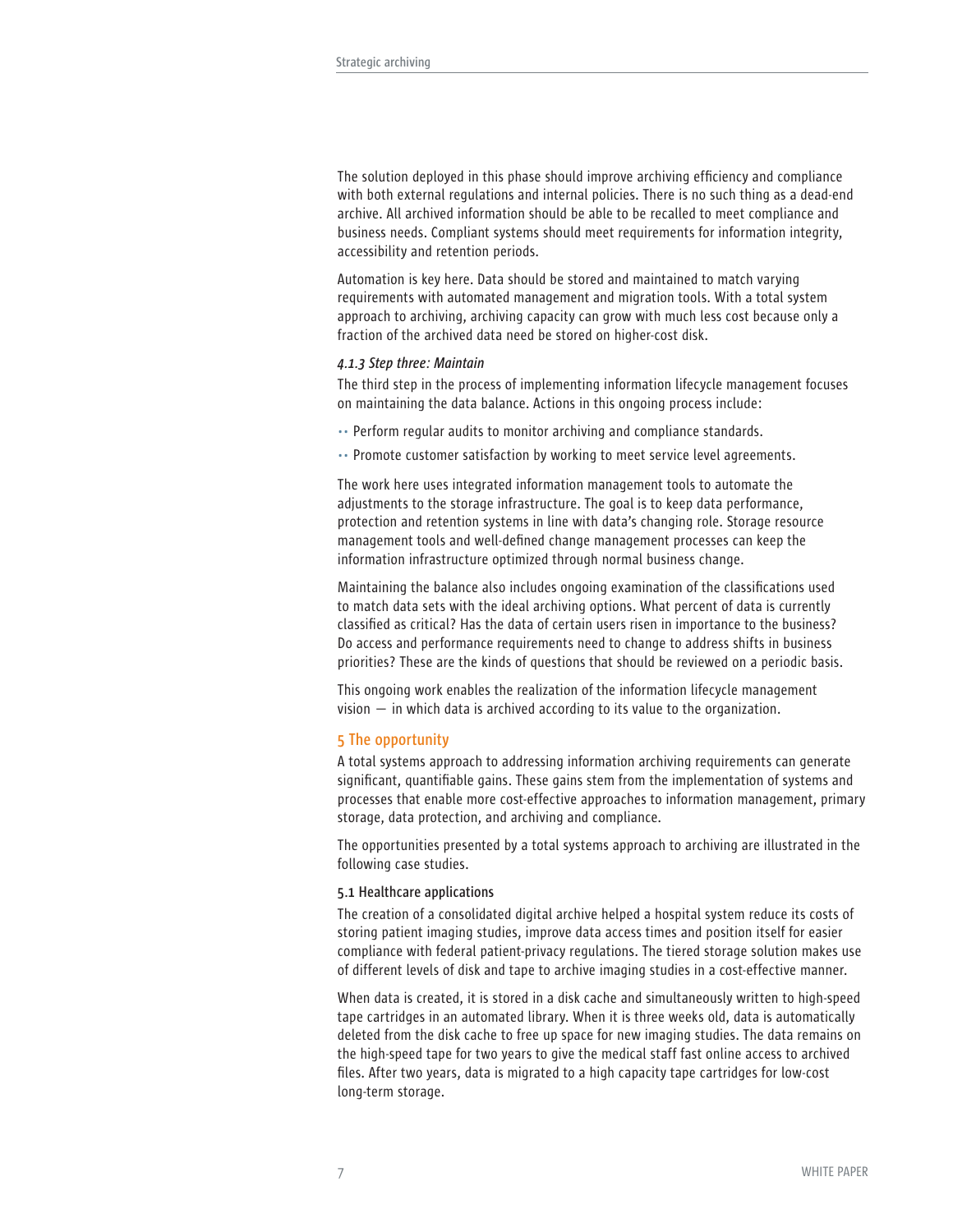## **5.2 E-mail applications**

A global technology company used information lifecycle management principles to address skyrocketing e-mail growth. The e-mail generated by more than 5,000 employees was growing faster than IT resources. This situation resulted in restrictive policies that reduced end-user productivity.

An information lifecycle management assessment identified the opportunity to use policybased data management to create what amounted to bottomless mailboxes for users. The ensuing implementation of a disk, tape and software solution led to dramatic gains. The company recovered 321,000 hours of wasted end-user productivity, reduced total cost per e-mail user by 75 percent and recovered nearly one terabyte of network storage.

## **5.3 Financial services applications**

A growing financial company achieved substantial gains by deploying a payment processing and archiving solution that combined scalable online disk with lower-cost media and software intelligence for automated information movement.

The solution resulted in a 630 percent increase in the speed of storing information to disk, a 99.5 percent decrease in data access time and reductions in backup windows.

#### **5.4 Broadcast applications**

Creation of a digital video archiving system helped a national television station reduce its cost of storing broadcast files, automate labor-intensive management work and streamline the process of sharing news content with subordinate channels.

The solution leverages an automated tape library, high-speed and high-capacity tape drives, and application-specific software and databases to provide complete automated data management, access and query functions.

## **6 Recommended actions**

- .. Effective information lifecycle management requires tiers of storage, so consider the full range of archiving options, from disk to tape to optical. Avoid single-technology approaches to archiving diverse types of data.
- .. Before making changes, thoroughly assess your current archiving issues and assets. Identify areas of greatest need in terms of regulatory compliance and management challenges. Set priorities accordingly.
- .. Involve a wide range of stakeholders in archiving and compliance decisions. This might include IT staff, corporate compliance officers, human resources staff, risk-management teams, and representatives of auditing, finance and legal departments.

## **7 Planning considerations**

- .. Don't take a short-term view. Think in terms of 10, 20 or 30 years. Archiving and compliance requires long-term strategies that encompass migrations to newer, faster technologies.
- .. Recognize that compliance is an ongoing process. Develop your plans with the assumption that regulations will continue to change.
- .. Remember that technology is only part of the answer. It's also important to examine the processes used with technology to maintain control of your data and its uses.